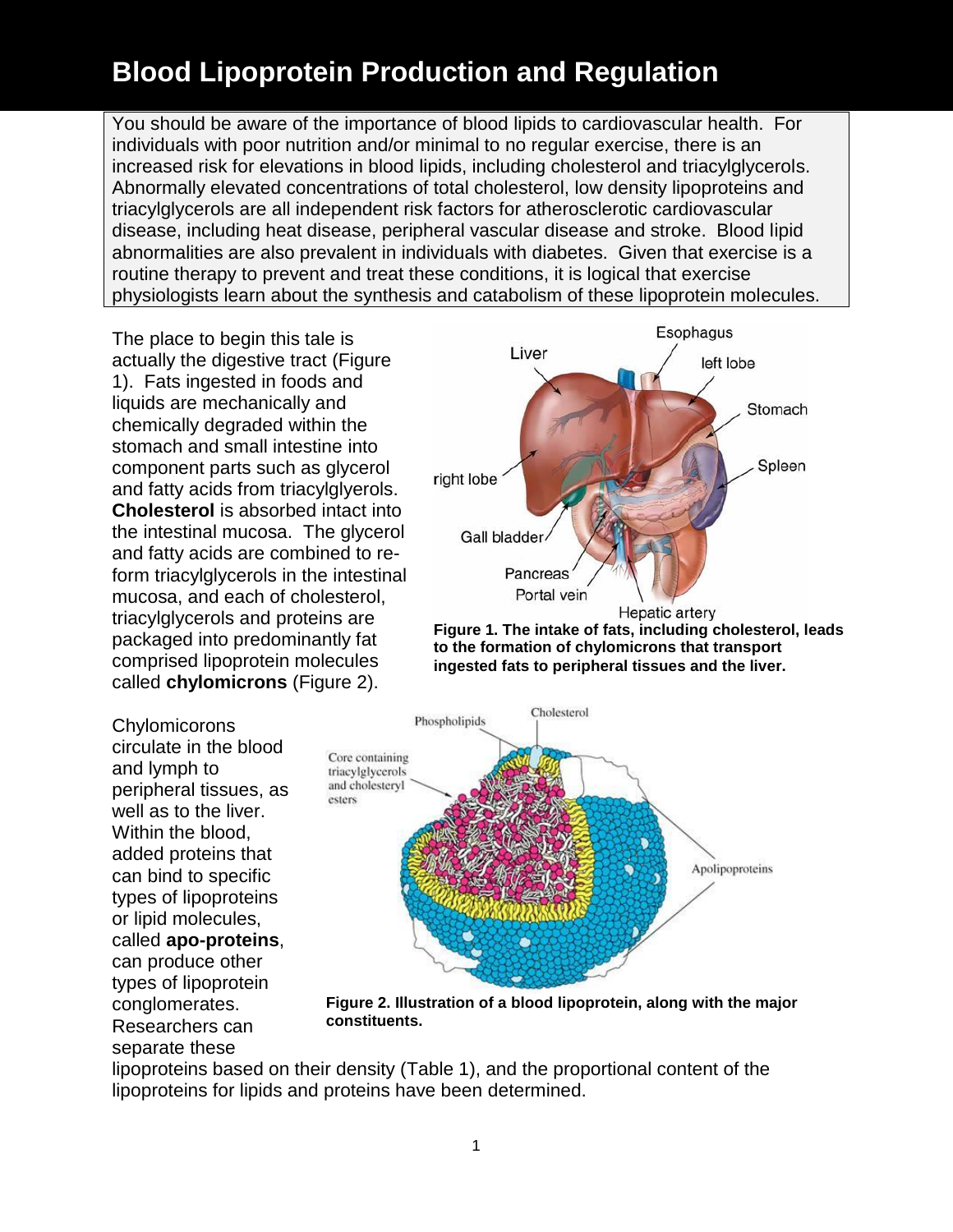The liver is also responsible for packaging lipids and proteins into lipoproteins. For example, the excess carbohydrate, fat and protein ingested in the diet are processed in the liver and converted to triacylglycerols and cholesterol (also synthesized from acetyl CoA). Originally, the triacylglycerols, cholesterol and specific apoproteins are packaged to form **very low density lipoprotein (VLDL)**.

| Lipoprotein                   | Abbr'n      | <b>Density</b><br>(q/mL) | <b>Triacyl</b> | Chol. | Phos. | Pro. |
|-------------------------------|-------------|--------------------------|----------------|-------|-------|------|
| Chylomicrons                  |             | < 1.006                  | 85             |       | 9     | 2    |
| Very low density lipoproteins | <b>VLDL</b> | 0.95-1.006               | 50             | 19    | 18    | 10   |
| Low density lipoproteins      | LDL         | 1.006-1.063              | 10             | 45    | 20    | 23   |
| High density lipoproteins     | <b>HDL</b>  | 1.063-1.210              |                |       | 24    | 55   |

#### **Table 1. The lipoproteins found in the circulation, and their distinguishing characteristics.**

The apolipoproteins are extremely important for understanding lipoproteins and their roles in metabolism and risk for the development of atherosclerotic cardiovascular disease. In essence, the apolipoproteins can be viewed as regulators of specific enzymes found along the lumen of blood vessel walls, or on the outer surface of the cells from specific tissues. Table 2 details the types of apolipoproteins, their presence on specific lipoproteins, and their functions.

| Table 2. The apolipoproteins found on specific lipoproteins, and their functions. |
|-----------------------------------------------------------------------------------|
|-----------------------------------------------------------------------------------|

| Apolipoprotein | <b>Lipoproteins</b>            | <b>Functions</b>                              |  |
|----------------|--------------------------------|-----------------------------------------------|--|
| ApoA-I         | <b>HDL</b>                     | <b>Activates LCAT</b>                         |  |
| ApoA-II        | <b>HDL</b>                     |                                               |  |
| ApoA-IV        | <b>Chylomicrons, HDL</b>       |                                               |  |
| ApoB-48        | <b>Chylomicrons</b>            |                                               |  |
| ApoB-100       | <b>VLDL, LDL</b>               | Binds to LDL receptors                        |  |
| ApoC-I         | <b>VLDL, HDL</b>               |                                               |  |
| ApoC-II        | <b>Chylomicrons, VLDL, HDL</b> | Activates lipoprotein lipase                  |  |
| ApoC-III       | <b>Chylomicrons, VLDL, HDL</b> | Inhibits lipoprotein lipase                   |  |
| ApoD           | <b>HDL</b>                     |                                               |  |
| ApoE           | <b>Chylomicrons, VLDL, HDL</b> | Initiates the removal of VLDL and chylomicron |  |
|                |                                | remnants                                      |  |

LCAT=lecithin-cholesterol acyl transferase

The process of transformation between the lipoprotein types is explained next. However, remember that the apoproteins found on the lipoproteins are important for their classification and functions, and to a large extent, these are initially determined by the liver, and then modified within the circulation.

Once the VLDLs leave the liver, they circulate to adipose tissue and muscle where **apoC-II** activates the enzyme lipoprotein lipase causing lipolyisis of the VLDL triacylglyerols, releasing **free fatty acids** (now labeled "free" as they are released [deesterified] from the triacylglycerol) and glycerol. During rest conditions, adipose and muscle tissues resynthesize triacylglycerols for storage in lipid droplets. Figure 3 is a light microscope image of a collection of adipocytes, with the lipid droplet seen to take up most of the volume of the cell. Similar lipid droplets are found in skeletal muscle, but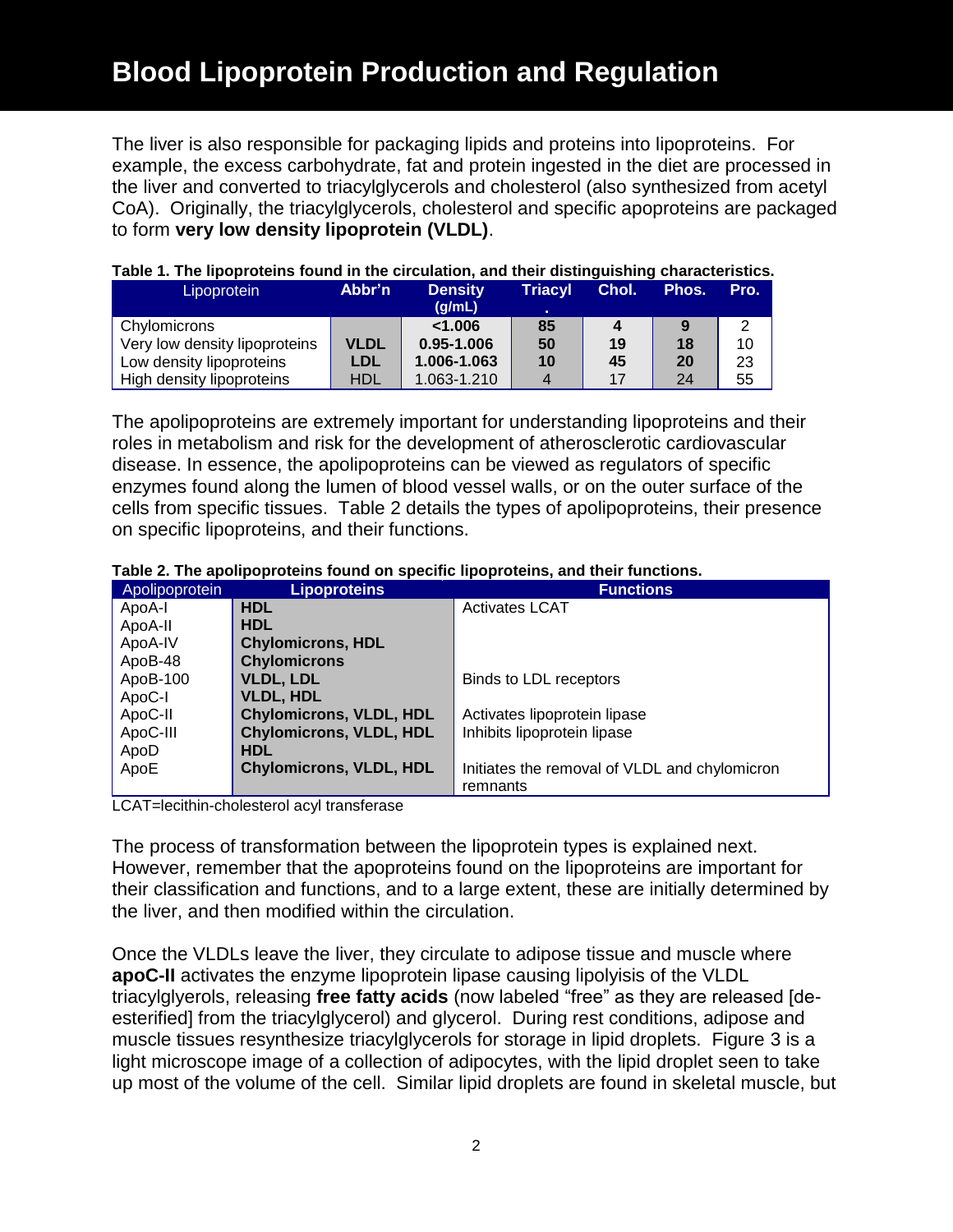of course, they are not as big and are of the size to fit between myofibrils and mitochondria.

The removal of triacylglycerols from the VLDL lipoprotein transforms it to a **low density lipoprotein (LDL)**, as it now contains a higher proportion of cholesterols, with most cholesterols being **cholesterol esters** (cholesterol with a fatty acid side chain addition to the terminal hydroxyl group). The function of the LDLs is to transport cholesterol to tissues, including the liver, that have surface protein receptors that complement or recognize **apoB-100**. These receptors are called **LDL-receptors** and facilitate the uptake of cholesterol and cholesterol esters into these cells. Remember that cholesterol is an extremely important component of cell membranes, and is essential for life. Cells need a constant supply of cholesterol, which can be met by the synthesis of cholesterol within the cell and also from within the liver. Of course, depending on dietary intake, there can also be appreciable cholesterol intake.



**Figure 3. Adipocytes, as seen under moderate magnification with a light microscope.**



 **Figure 4. The process of endocytosis involving the LDL receptor and circulating LDL.**

The binding of the LDL lipoprotein to the LDL receptor initiates the process of **endocytosis** (Figure 4), where the entire LDL is moved into the cell packaged in an **endosome** that contains enzymes specific the LDL degradation. Subsequently, the apoproteins are removed and catabolized to amino acids, triacylglycerols are deesterified to free fatty acids, and cholesterols are released to fuse with inner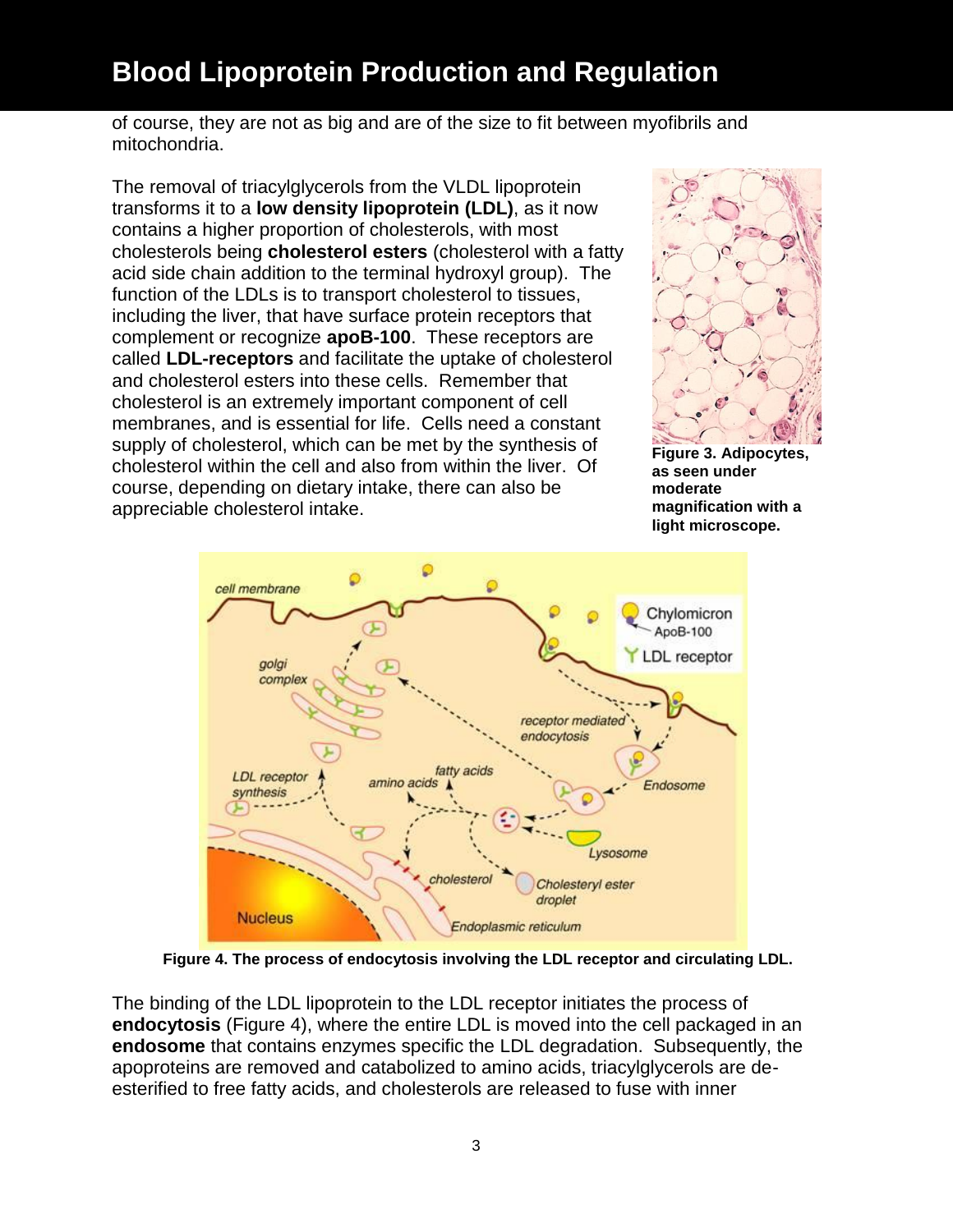membranes or stored within lipid droplets. The LDL receptor proteins are retrieved and recycled back to the cell surface. In a normally functioning cell, increased cellular cholesterol induces **negative feedback** to the translocation of the LDL receptor back to the cell membrane, as well as inhibiting cell cholesterol synthesis via inhibition of the enzyme **HMG-CoA reductase**. In individuals that have faulty cellular regulation of cholesterol, cells continue to produce cholesterol despite normal or high blood lipoprotein cholesterol provision, decreasing the density of LDL receptors on the cell membrane, which in turn increases blood LDL concentrations. The inability to remove cholesterol from LDLs causes cholesterol release into the blood, where it accumulates forming plaque deposits and the development of atherosclerotic cardiovascular disease. This disease process remains the number 1 killer of humans in most developed countries.

Now let's get back to the remaining **HDL lipoprotein**. HDLs are produced in the liver, and originally are released into the circulation as small, protein rich particles, with minimal cholesterol and no cholesterol esters. The HDLs contain numerous apolipoproteins (Figure 2), and most importantly contain the enzyme **lecithincholesterol acyl transferase (LCAT)**. LCAT catalyzes the esterification of cholesterol to a cholesterol ester (Figure 5, Equation 1), which makes the cholesterol easier to transport in lipoproteins and store within cells. As more and more cholesterol is retrieved from the circulation as well as other lipoproteins (VLDLs and LDLs), the HDLs increase in size and return to the liver where the HDLs are incorporated into the liver by endocytosis, the cholesterol esters are removed and converted to bile salts and also down-regulate liver cholesterol synthesis. The HDL particles are recycled for release back into the circulation. Based on this function, it is correct to view HDLs as cholesterol scavenger lipoproteins, where they function to help clean the cardiovascular system of excess cholesterol. This is why high blood HDLs are a negative risk factor (decrease risk) for atherosclerotic cardiovascular disease.

*Phosphatidylcholine* (*lecithin*) + *Cholesterol*  $\rightarrow$  *Lysolecithin* + *Cholesterol ester LCAT* Equation 1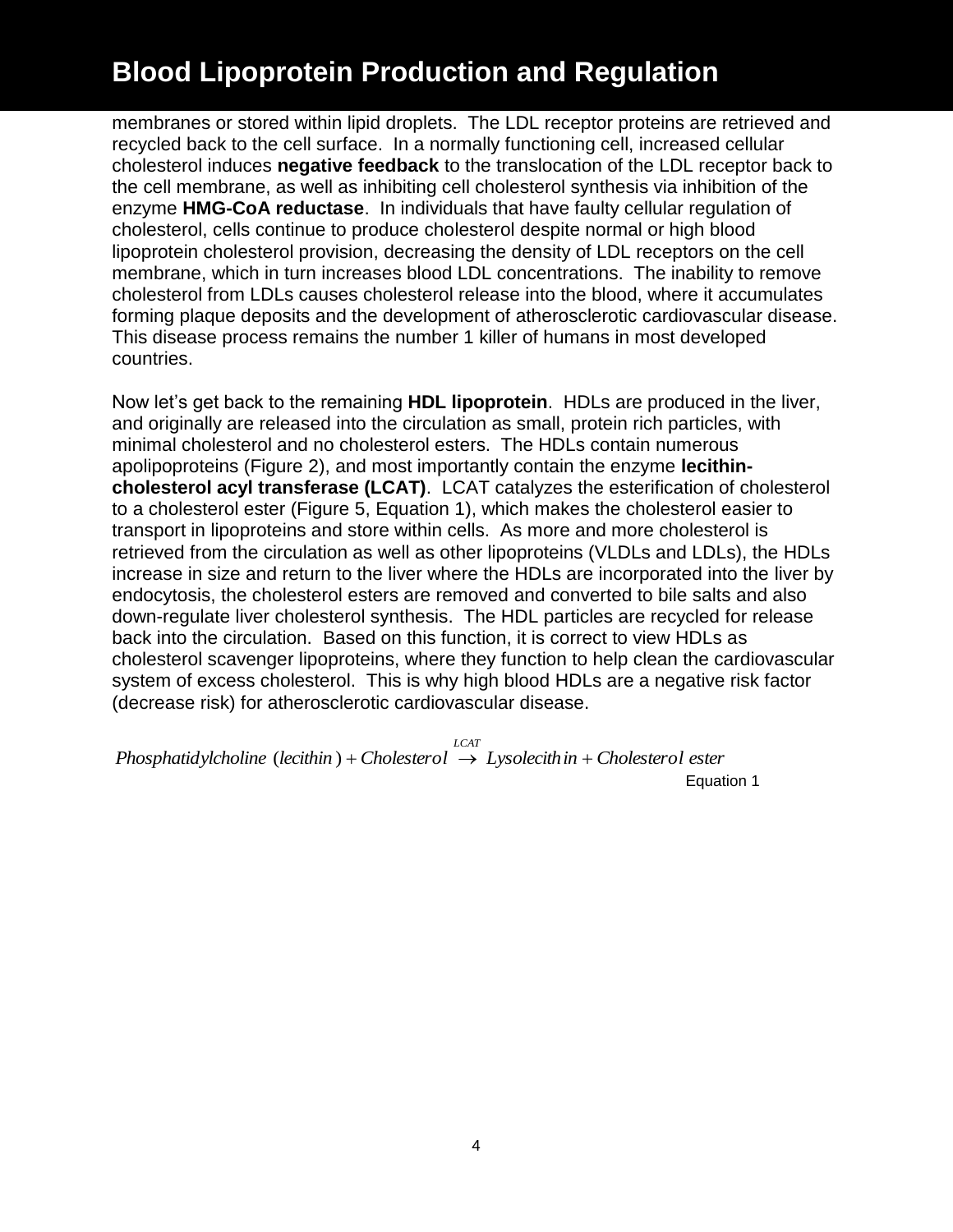

**Figure 5. The chemical conversion of cholesterol to a cholesterol ester.**

#### **Glossary Words**

**cholesterol** is a steroid alcohol (sterol) found in the cell membranes of all animal tissues, and which is transported to tissues within lipoprotein molecules in blood plasma.

**chylomicrons** are large lipoprotein molecules formed by the absorptive cells of the small intestine. Chylomicrons function to transport dietary lipids to the liver, adipose, cardiac and skeletal muscle tissues.

**apo-proteins (apolipoproteins)** are lipid-binding proteins present in chylomicrons, which function to influence one or more features of lipid transport in the blood depending on the specific type of apo-protein.

**very low density lipoprotein (VLDL)** is a type of lipoprotein formed in the liver from cholesterol and apo-lipoproteins. VLDLs are converted to LDLs in the blood.

**apoC-II** is a type of apo-protein that activates the enzyme lipoprotein lipase causing lipolysis of the VLDL triacylglyerols.

**free fatty acids** are the fatty acids released from the triacylglycerol during lipolysis.

**low density lipoprotein (LDL)** is a blood lipoprotein that transports cholesterol and triacylglycerols from the liver to the peripheral tissues.